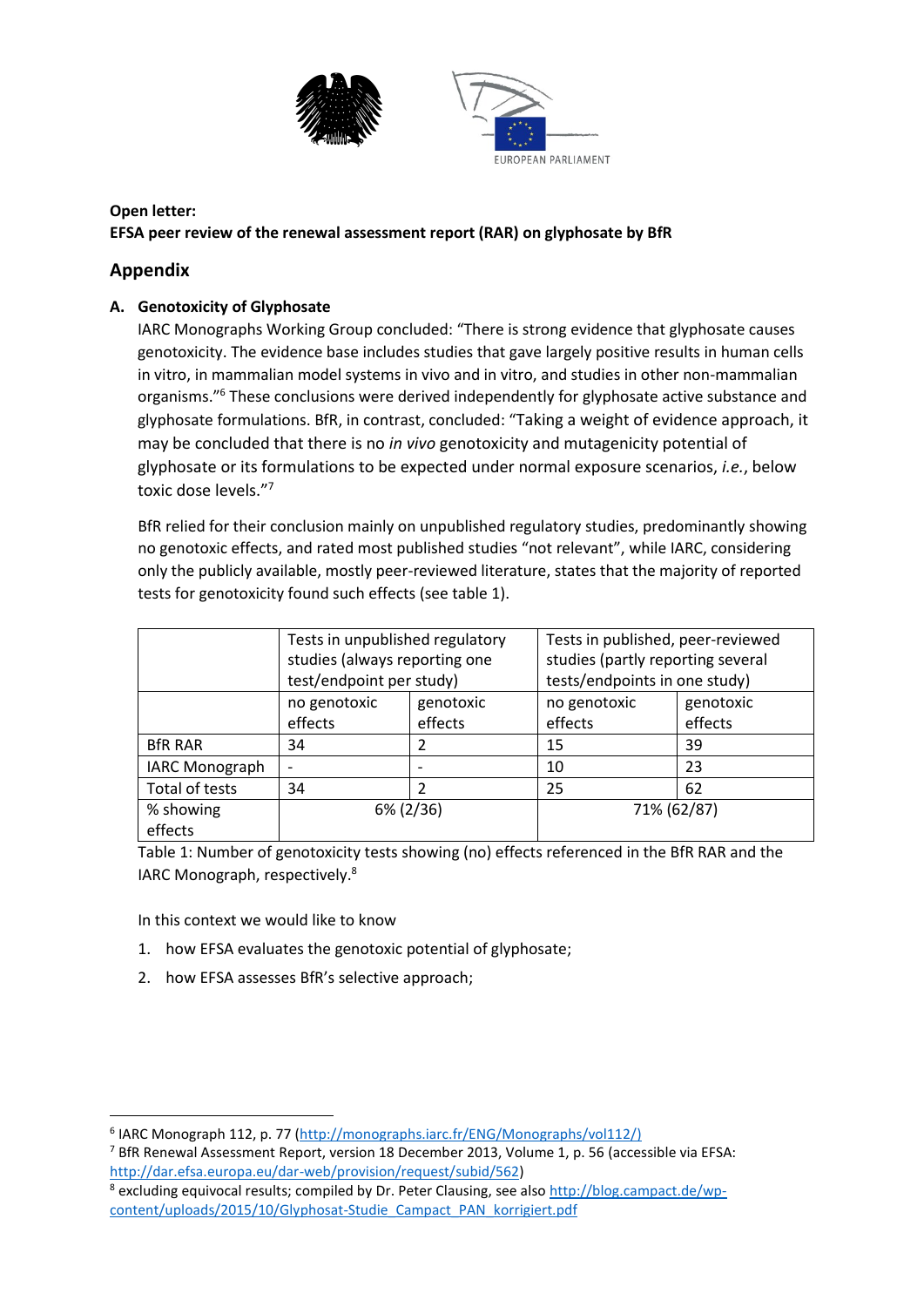- 3. whether EFSA has any evidence of unpublished regulatory studies which indicate genotoxicity that are withheld by the applicant, and if yes, how it intends to deal with this<sup>9</sup>;
- 4. whether EFSA considers it appropriate to dismiss an important part (results of the micronucleus test) of a high quality study published in a peer-reviewed journal and only mention the less important results (SCGE assay) in the RAR $^{10}$  as it happened with the paper of Koller et al. (2012)<sup>11</sup> and whether it would be important to evaluate the RAR concerning further omissions of this type.
- **B. Human and animal evidence for carcinogenicity and toxic effects to reproduction of glyphosate** IARC Monographs Working Groups found "limited evidence for the carcinogenicity of glyphosate in humans and sufficient evidence for the carcinogenicity of glyphosate in animals". BfR agrees that there is "limited evidence" in humans, but stresses at the same time that epidemiological data rely on glyphosate containing formulations instead of the pure active ingredient. Regarding the animal evidence, BfR does not suggest any classification for carcinogenicity.

In this context we would like to know

- 1. whether EFSA agrees with BfR and IARC that there is "limited evidence" for the carcinogenicity of glyphosate in humans and what conclusions are drawn from this assessment;
- 2. whether EFSA agrees that meta risk-ratios of 1.3 and 1.5 in two meta-analyses on data regarding non-Hodgkin lymphoma and occupational exposure to glyphosate indicate that Glyphosate-exposed individuals (farmers) may have a higher risk of getting non-Hodgkin lymphoma than non-exposed individuals $^{12}$ ;
- 3. whether EFSA shares BfR's view that hairy cell leukemia is a different endpoint than nonhodgkin lymphoma and that therefore data on both should not be pooled<sup>13</sup>;
- 4. whether EFSA considers Klimisch's "Systematic approach for evaluating the quality of experimental toxicological and ecotoxicological data<sup>"14</sup> appropriate for the assessment of epidemiological studies;
- 5. whether EFSA considers it appropriate to dismiss published, peer-reviewed studies because of their condensed presentations (according to the rules of the publishing journals) or whether authorities like BfR should get in touch with the authors of important publications to clarify details which were not included in their papers<sup>15</sup>;

1

<sup>&</sup>lt;sup>9</sup> the applicant might be tempted to withhold unpublished regulatory studies which indicate genotoxicity since such studies are relatively cheap to repeat and the long-term price for a classification as genotoxic is high as it may prevent authorization or result in strong restrictions in the use of a pesticide – the conspicuous difference in the share of tests that indicate genotoxicity in the unpublished and the published literature (6% vs. 71%, see table 1) suggests that this may have happened in the case of glyphosate

 $10$  see RAR, version 31 March 2015, Volume 3, Table 6.4-29 as cited in Clausing (2015) p. 13; download at: [http://blog.campact.de/wp-content/uploads/2015/10/Glyphosat-Studie\\_Campact\\_PAN\\_korrigiert.pdf;](http://blog.campact.de/wp-content/uploads/2015/10/Glyphosat-Studie_Campact_PAN_korrigiert.pdf) missing in RAR, version 18 December 2013, Volume 3, Table 6.2-28

<sup>11</sup> <http://www.ncbi.nlm.nih.gov/pubmed/22331240>

<sup>12</sup> see IARC Monograph 112, p. 30

<sup>13</sup> [http://bfr.bund.de/cm/343/einschaetzung-des-bfr-zu-epidemiologischen-studien-ueber-kanzerogene](http://bfr.bund.de/cm/343/einschaetzung-des-bfr-zu-epidemiologischen-studien-ueber-kanzerogene-effekte-von-glyphosat-in-der-eu-wirkstoffpruefung.pdf)[effekte-von-glyphosat-in-der-eu-wirkstoffpruefung.pdf](http://bfr.bund.de/cm/343/einschaetzung-des-bfr-zu-epidemiologischen-studien-ueber-kanzerogene-effekte-von-glyphosat-in-der-eu-wirkstoffpruefung.pdf) 

<sup>14</sup> <http://www.ncbi.nlm.nih.gov/pubmed/9056496>

<sup>&</sup>lt;sup>15</sup> "To avoid missing relevant studies, the relevance criteria should not be too restrictive." (Submission of scientific peer-reviewed open literature for the approval of pesticide active substances under Regulation (EC) No 1107/2009, EFSA Journal 9(2):2092, p.13)<http://www.efsa.europa.eu/de/efsajournal/pub/2092>